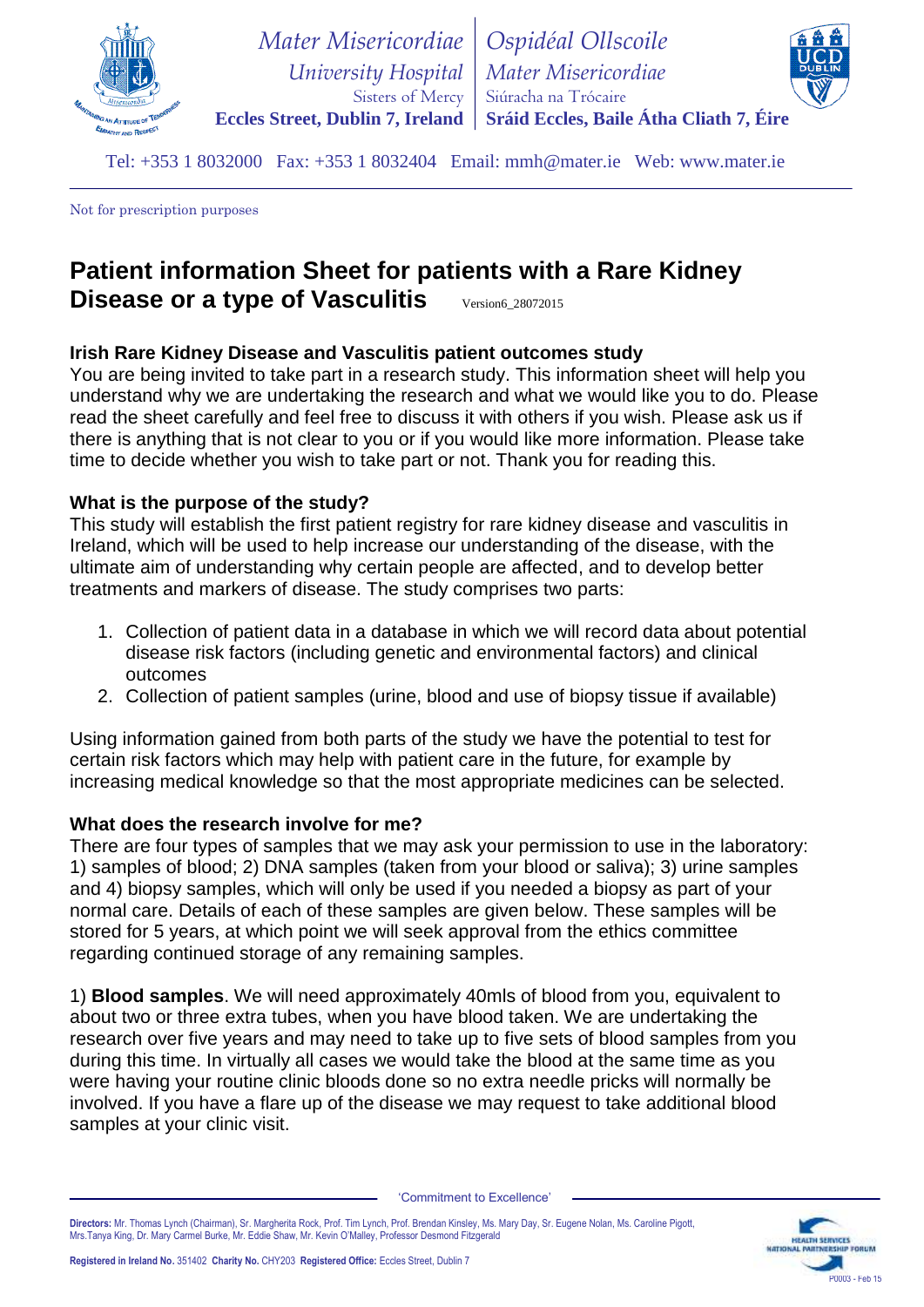

 *University Hospital* **Eccles Street, Dublin 7, Ireland** *Mater Misericordiae* Sisters of Mercy *Ospidéal Ollscoile Mater Misericordiae* Siúracha na Trócaire **Sráid Eccles, Baile Átha Cliath 7, Éire**



Tel: +353 1 8032000 Fax: +353 1 8032404 Email: mmh@mater.ie Web: www.mater.ie

#### Not for prescription purposes

2) **DNA samples** will be extracted from the same blood sample or will be collected in a saliva sample. The samples will be stored in a secure locked freezer using an anonymous code and may be sent to be tested in outside labs. All the data is completely confidential and no one testing the DNA will have any of your personal details.

3) **Samples of your urine.** We will use the urine samples to see if we can detect patterns of chemicals that mirror disease activity. Every time you come to clinic you normally give a urine sample. We will then store part of this sample in a freezer and analyse the chemicals in the urine at a later date, or they may be sent to be tested in outside labs.

4) **Biopsy samples.** If you are undergoing a biopsy for clinical reasons and you consent to your biopsy sample being used for research purposes, a sample large enough to allow some tissue for research as well as diagnosis will be taken.

At no stage will we be giving you any extra medications during this research. We simply need samples from you that we keep in the laboratory. Samples may be frozen for some months as we may need to repeat laboratory tests or they may be sent to be tested in outside labs. No one working with your samples will know who you are. All the samples we take will be coded and only the principal investigators will be able to relate your clinical condition to the results of the laboratory research. The samples you give are purely for research and the results of the research will have no direct benefit for you. However, we hope that the information we obtain from this study will give a better understanding of why and how vasculitis and other rare kidney diseases occur and how we may be able to better treat them.

# **Why have I been invited?**

You have been chosen because you or one of your family members has a certain type of rare kidney disease or vasculitis.

# **Do I have to take part?**

**NO.** It is entirely up to you to decide whether or not to take part. If you do decide to take part, you will be given this information sheet to keep and we will ask you to sign a consent form. If you do decide to take part you are still free to withdraw at any time and without giving a reason. A decision not to take part or to withdraw at any time will in no way affect the standard of clinical care you receive. Also if you decide to withdraw your consent at a later date, any study samples (blood, urine, tissue or DNA) which are held for research purposes will be destroyed.

# **Will taking part have any negative effects on my health?**

**No**. Taking slightly more blood will have no adverse effect and will be done, in most cases, at the time of your routine samples for your clinic appointments. There are risks associated with having a biopsy done but this will only be done if needed for your care, and the risks will be explained by the doctor doing the biopsy. Using the tissue left over from the clinical

**Directors:** Mr. Thomas Lynch (Chairman), Sr. Margherita Rock, Prof. Tim Lynch, Prof. Brendan Kinsley, Ms. Mary Day, Sr. Eugene Nolan, Ms. Caroline Pigott, Mrs.Tanya King, Dr. Mary Carmel Burke, Mr. Eddie Shaw, Mr. Kevin O'Malley, Professor Desmond Fitzgerald

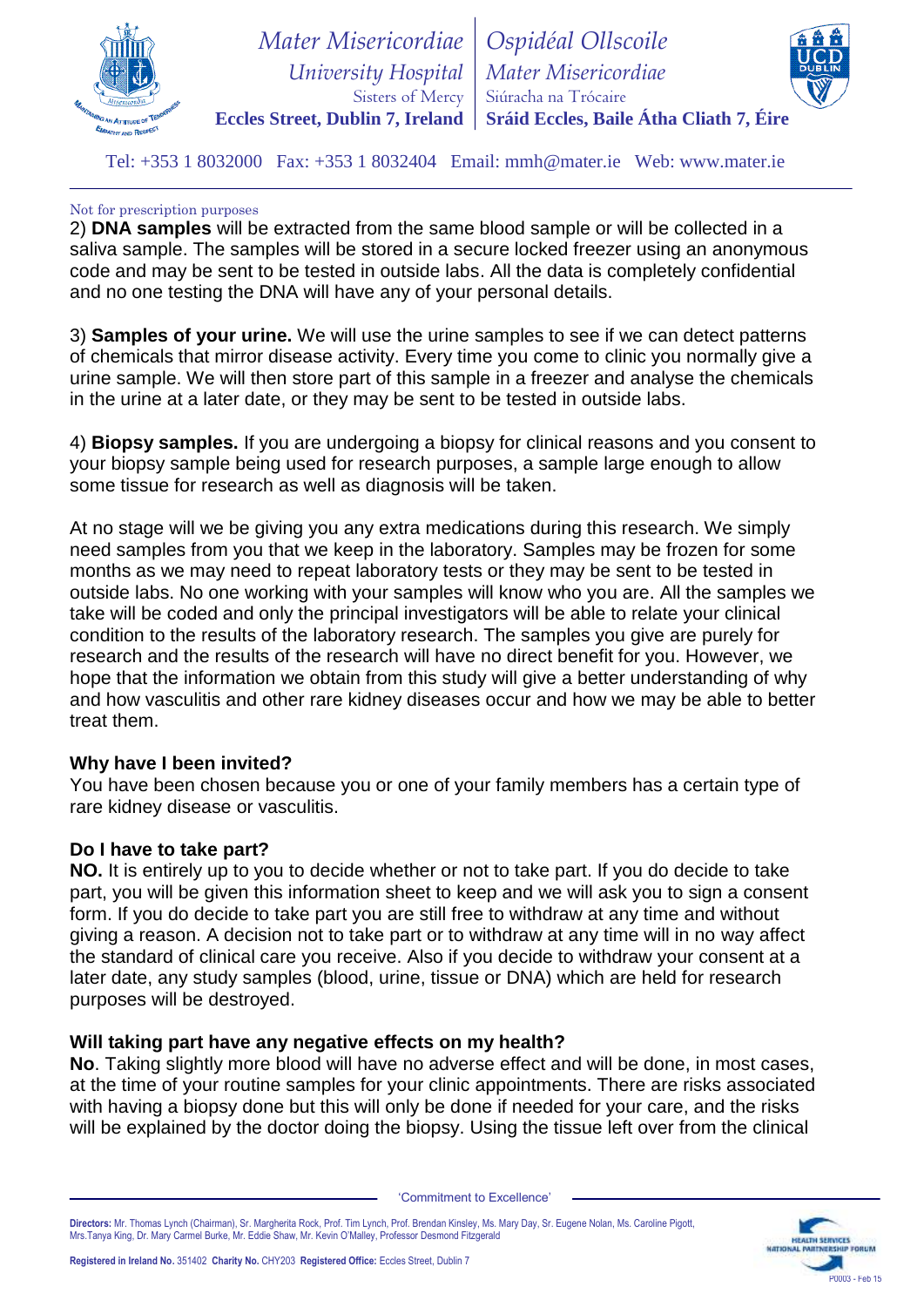

 *University Hospital* **Eccles Street, Dublin 7, Ireland** *Mater Misericordiae* Sisters of Mercy *Ospidéal Ollscoile Mater Misericordiae* Siúracha na Trócaire **Sráid Eccles, Baile Átha Cliath 7, Éire**



Tel: +353 1 8032000 Fax: +353 1 8032404 Email: mmh@mater.ie Web: www.mater.ie

#### Not for prescription purposes

analysis involves no added risk whatsoever as no extra tissue will be taken from you for this research.

#### **Do I have to alter my lifestyle to take part? No.**

# **Will my taking part in this study be kept confidential?**

**Yes.** All information collected about you during the research will be kept strictly confidential. Given the rarity of the conditions under study, it will be necessary to combine information across many sites, both in Ireland and abroad. Any information about you which leaves the hospital in this manner, or is published, will be anonymised so that no one from outside the hospital can identify you. Your name and address, hospital number or date of birth will not be published or passed on in any way.

# **What will happen to the results of the study?**

The results will be used as a basis for further research. If we find things out that are deemed interesting by researchers from other hospitals and universities, the results may be published in a scientific journal. If this happens, no one will be able to identify you as having taken part in the research, as all the information about patients will be anonymous. We will also make available to you a summary of the study results when they are available.

#### **Who is organising and funding the research?**

The research is being organised by Professor Mark Little of Trinity College Dublin, at the Tallaght and St James's Hospital, in collaboration with all of the Nephrologists and other specialists with an interest in Vasculitis in Ireland. No doctor taking part in this study is getting paid extra for including you in the study. Funding for the study comes from Science Foundation Ireland and Trinity College Dublin.

#### **Is there any payment for taking part?**

No, we are not paying patients to take part in the study. However you will be reimbursed for travel expenses for any additional clinic visits you make (visits that you would not have made for your routine clinical care)

#### **Who has reviewed this study?**

The Mater Misericordiae University Hospital ethics committee have reviewed and approved this study.

# **Information regarding consent of children in the study**

If you are a parent/guardian agreeing for your child to take part in this study please be aware that if your child declines to take part it will over-ride any agreement to participate that you have agreed to.

'Commitment to Excellence'

**Directors:** Mr. Thomas Lynch (Chairman), Sr. Margherita Rock, Prof. Tim Lynch, Prof. Brendan Kinsley, Ms. Mary Day, Sr. Eugene Nolan, Ms. Caroline Pigott, Mrs.Tanya King, Dr. Mary Carmel Burke, Mr. Eddie Shaw, Mr. Kevin O'Malley, Professor Desmond Fitzgerald